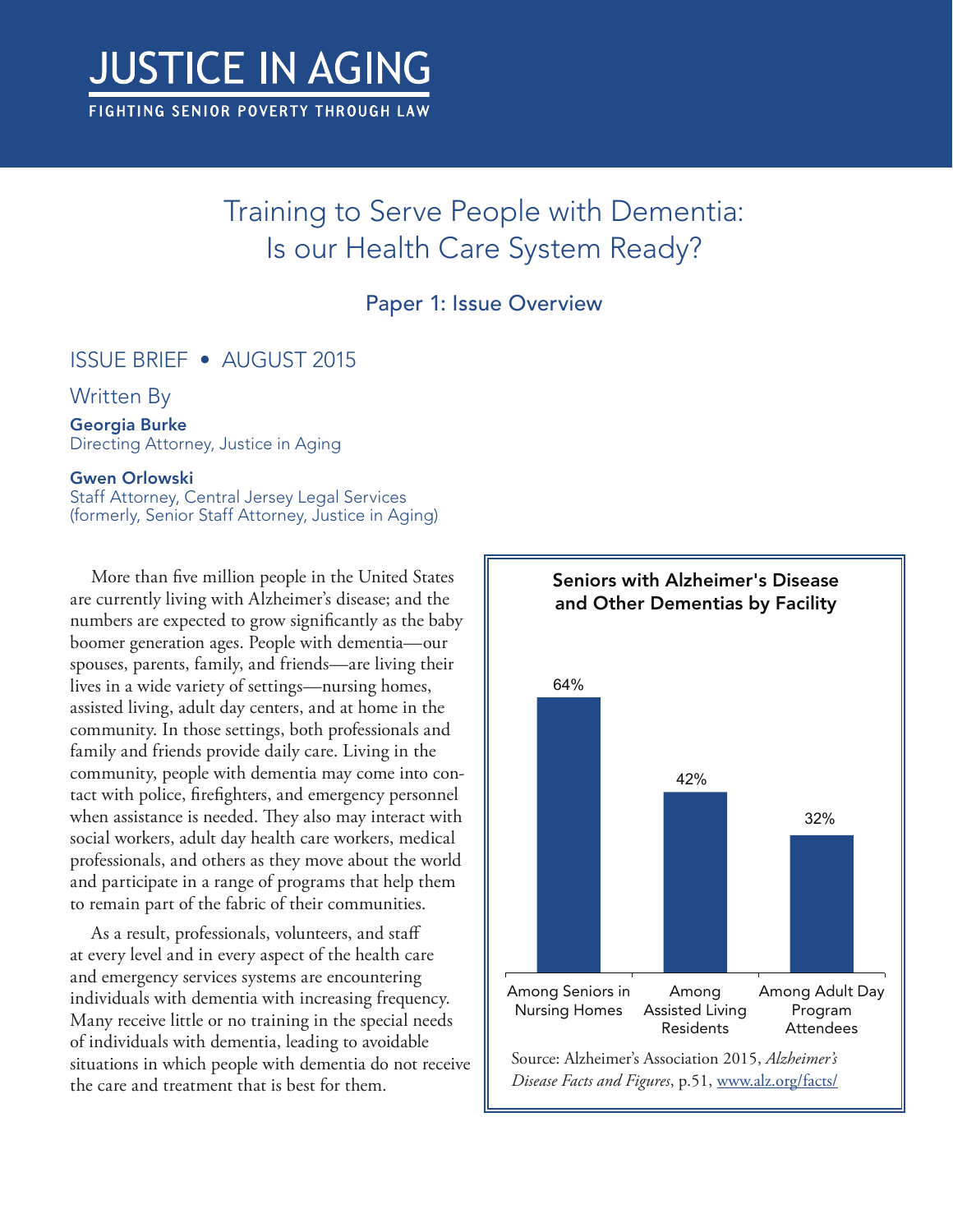States are grappling with how to best ensure that professionals and institutions serving people with Alzheimer's disease and other dementias receive the training necessary to serve this growing population. Our understanding of dementia has advanced greatly in recent years and there has been significant progress in developing effective person-centered approaches for interacting with and caring for individuals with dementia.1 Studies have shown that where these approaches are adopted, people with dementia experience a better quality of life.<sup>2</sup> The challenge states face is making sure that those who need this information are trained and use it in their daily work.





#### Law Enforcement and EMT Requirements: Training

 Improving existing requirements and filling in training gaps is important work. Justice in Aging undertook a project to contribute to that effort by reviewing statutes and regulations in the 50 states, the District of Columbia, and Puerto Rico that impose training requirements on professionals working with individuals with Alzheimer's disease and other dementias.

<sup>1</sup> See, e.g., the Alzheimer's Disease Education and Referral Center of the National Institute on Aging, [http://www.nia.nih.g](http://www.nia.nih.gov/alzheimers)ov/alzheimers and the Dementia Care Training and Certification programs of the Alzheimer's Association, [http://www.alz.org/professionals\\_and\\_re](http://www.alz.org/professionals_and_researchers_11176.asp)[searchers\\_11176.asp](http://www.alz.org/professionals_and_researchers_11176.asp)

<sup>2</sup> See, e.g., Schultz, ed., *Dementia Care and Quality of Life in Assisted Living and Nursing Homes*, The Gerontologist (2005), available at [http://www.alz.org/documents/national/grnt\\_all.pdf](http://www.alz.org/documents/national/grnt_all.pdf).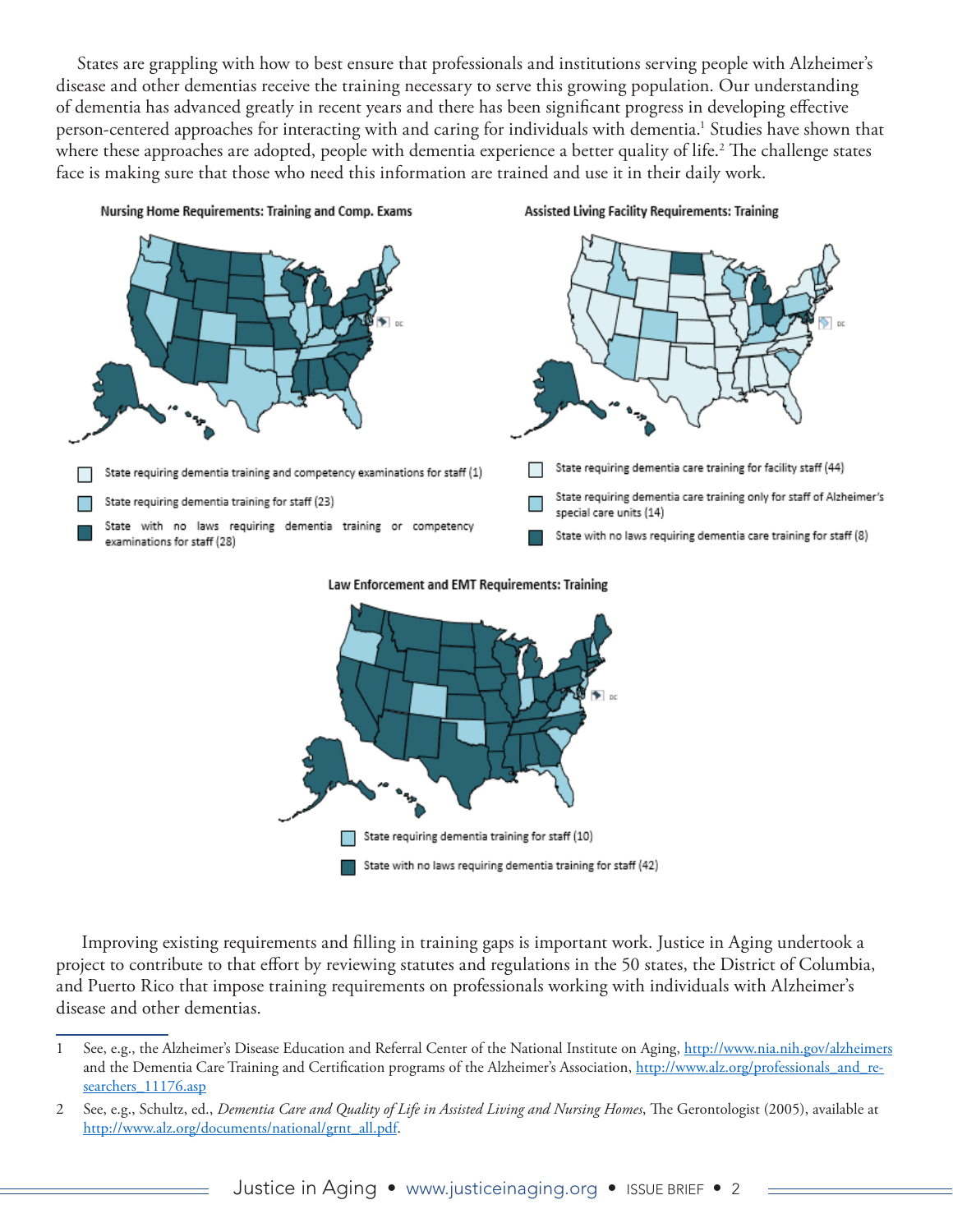This paper summarizes our findings, which are detailed extensively in four accompanying papers. Three papers provide overviews of state laws, looking at requirements for a) facilities, b) professional licensure and c) law enforcement and EMTs. Each paper includes tables with full statutory and regulatory citations and extensive descriptions of relevant laws, accompanied by a narrative summary of findings and recommendations. A final paper looks at promising practices in one state, Washington, with the goal of providing a roadmap for advocates and officials in other states looking to improve training requirements in their state. These papers are intended to be tools for advocates and policy makers to help them first identify where gaps exist, and then put into place the improvements that need to happen.

## Summary of Findings

Our research found the ways states design their training requirements vary greatly. Some set very general requirements; others are much more prescriptive with respect to hours, frequency, and content of training. Several states include competency evaluations along with the training requirements. In some instances, requirements are related to professional licensure; in others, the requirements fall on institutions. Significant findings include:

- **Scope of covered entities is limited:** Most dementia training requirements focus on facilities serving people with dementia. The requirements skew heavily to institutional facilities. Alzheimer's training requirements for staff of **assisted living facilities**, including facilities with Alzheimer's special care units are nearly universal. Fewer than half the states require some Alzheimer's related training for **nursing home** staff; and the majority of those only require training for those working in Alzheimer's special care units. Fewer states have dementia training requirements for **adult day care** facilities.
- **Professional licensure**: State licensing and credentialing requirements for health care professionals include dementia training only to a limited extent. The most expansive requirements are for **certified nursing assistants**: 24 states require training for licensure. Fifteen states require some training for **administrators** of nursing homes and/or assisted facilities. Only two states require dementia training for **registered nurses, licensed practical nurses, or licensed vocational nurses**. Dementia training requirements for those **home health aides** and **personal care assistants** who are subject to licensure are found in a minority of states and limited in scope.
- **Training hours and content:** The extent and content of both facility requirements and licensure requirements vary vastly by state. At one end of the spectrum, some states require that dementia training be included in a total training package but set no specific hourly or content requirement for the dementia portion. Others set specific hourly requirements for both initial and continuing education, include detailed descriptions of topics that must be covered, and, in limited cases, require testing to demonstrate competency.
- Law enforcement and EMT: There is much room for development in Alzheimer's disease and dementia training requirements for law enforcement and investigative and emergency personnel. A mere ten states have laws requiring law enforcement training on dementia, and that training frequently has a limited focus on wandering behavior. Only one state requires training for EMT personnel. Requirements for dementia training for adult protective services and long-term care ombudsmen exist in only six states. In all cases, content requirements are general and very limited.

Justice in Aging thanks the Alzheimer's Association for its generous support in the development of this paper. The Alzheimer's Association is the leading voluntary health organization in Alzheimer's care, support, and research. Its mission is to eliminate Alzheimer's disease through the advancement of research; to provide and enhance care and support for all affected; and to reduce the risk of dementia through the promotion of brain health.